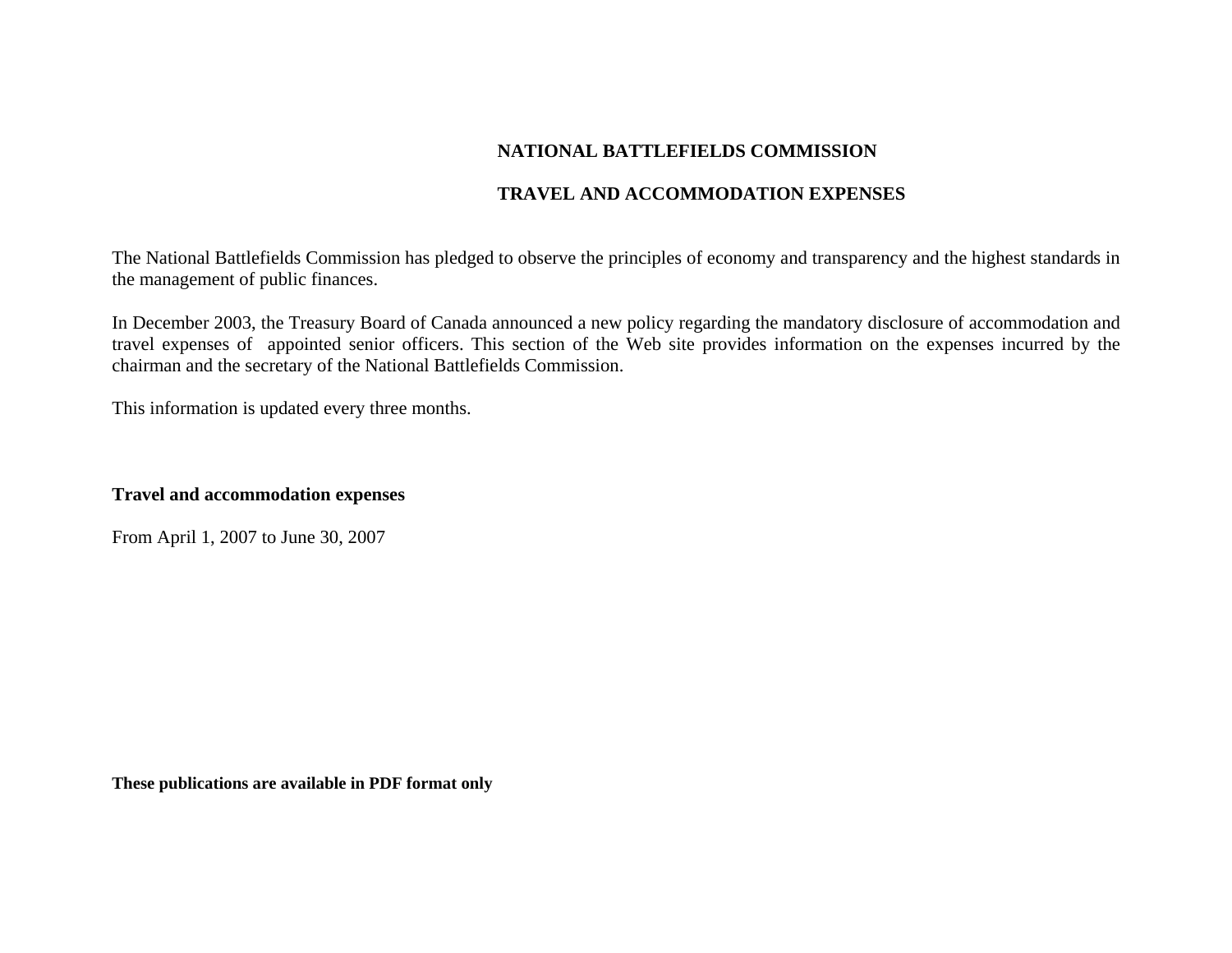### **National Battlefields Commission Accommodation expenses—April 1, 2007 to June 30, 2007**

The chairman and the secretary of the Commission meet with senior officials of government departments and agencies, and the private sector, and with Commission employees, external consultants and representatives of other organizations.

| <b>Date</b>               | <b>Purpose</b>   |                                                | <b>Place</b>                            | Amount   |
|---------------------------|------------------|------------------------------------------------|-----------------------------------------|----------|
| Chairman<br>Juneau, André |                  |                                                |                                         |          |
|                           |                  |                                                |                                         |          |
| 03 April 07               |                  | Lunch (for 6) Discussion on the Brown Basin    | Québec (Café Restaurant du Musée)       | 121.50   |
| $01$ June $07$            |                  | Lunch (for 2) Discussion on historical pageant | Québec (Restaurant St-Germain)          | 27.11    |
| 06 June 07                |                  | Lunch (for 8) BCN Board meeting                | Québec (Auberge Louis-Hébert)<br>615.19 |          |
|                           |                  |                                                |                                         | \$763.80 |
| <b>Secretary</b>          |                  |                                                |                                         |          |
| Leullier, Michel          |                  |                                                |                                         |          |
| 11 April 07               | Lunch (for $8$ ) | <b>BCN</b> Board meeting                       | Québec (Auberge Louis-Hébert)           | 473.33   |
| 03 May 07                 | Lunch (for $2$ ) | Meeting with Christian Sommelier - CCNQ        | Québec (Restaurant Bistango)            | 35.34    |
| 04 June 07                | Lunch (for $3$ ) | Discussion on hiring of employees              | Québec (Restaurant St-Germain)          | 58.66    |
| 14 June 07                | Lunch (for $3$ ) | Meeting with Guy Michaud (Park Canada)         | Québec (Auberge Louis-Hébert)           | 68.28    |
|                           |                  |                                                |                                         | \$635.61 |
|                           |                  |                                                |                                         |          |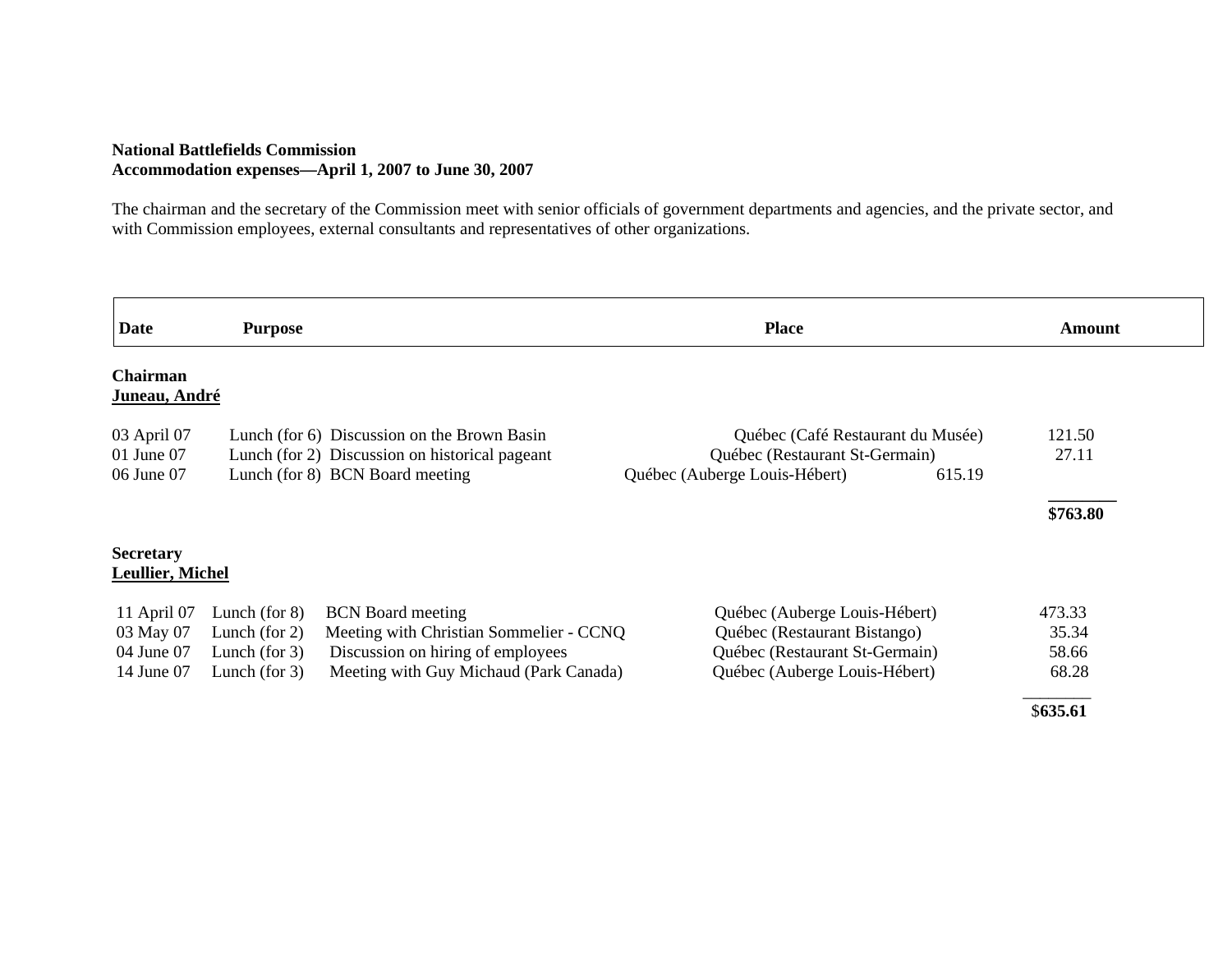### **National Battlefields Commission Travelling expenses—April 1, 2007 to June 30, 2007**

The chairman and the secretary of the Commission meet with senior officials of government departments and agencies and of the private sector, with Commission employees and representatives of other organizations.

|             |                    |                            | <b>Plane</b> | <b>Car</b>                     |         |              |         |       |
|-------------|--------------------|----------------------------|--------------|--------------------------------|---------|--------------|---------|-------|
| <b>Date</b> | <b>Destination</b> | <b>Purpose and details</b> | ticket       | rental<br>$\sim$ $\sim$ $\sim$ | _odging | <b>Meals</b> | Others* | `moum |

**\* Includes mileage expenses, accessories, telephone, parking and other expenses**.

#### **Chairman Juneau, André**

| 02 April 07 | <b>Bell Mobility</b>             | Cell phone expenses – mars 2007              | 98.66  |
|-------------|----------------------------------|----------------------------------------------|--------|
| 02 April 07 | Videotron et Bell Canada         | Internet and long-distance exp. - April 2007 | 56.30  |
| 03 April 07 | $Cap-Rouge - CCBN$               | Mileage expenses                             | 16.16  |
| 05 April 07 | $Cap-Rouge - CCBN$               | Mileage expenses                             | 16.16  |
| 11 April 07 | $Cap-Rouge - CCBN$               | Mileage expenses                             | 16.16  |
| 12 April 07 | Cap-Rouge - Trois-Rivières       | Mileage expenses $-100^{\circ}$ CCBN - epic  | 144.94 |
| 13 April 07 | $Cap-Rouge - Ste-Foy$            | Mileage expenses                             | 7.58   |
| 13 April 07 | Iberville parking lot            | Parking expenses                             | 4.00   |
| 15 April 07 | Bureau en gros                   | Stationary expenses                          | 38.42  |
| 16 April 07 | Taxicab (festival d'été meeting) | Transportation costs                         | 28.00  |
| 09 May 07   | $Cap-Rouge - BCN$                | Mileage expenses                             | 16.32  |
| 10 May 07   | <b>Bell Mobility</b>             | Cell phone expenses - April 2007             | 67.34  |
| 10 May 07   | Videotron et Bell Canada         | Internet and long-distance exp. - May 2007   | 61.35  |
| 10 May 07   | Internet access                  | Internet expenses – United States            | 46.04  |
| 10 May 07   | Historic Jamestowne Museum       | Reference material for NBC                   | 29.65  |
| 10 May 07   | Air Canada (voyage Europe)       | Epic $100^{\circ}$ NBC (2 people) 2 296.36   |        |
| 13 May 07   | Deschaillons - BCN               | Mileage expenses                             | 111.18 |
| 14 May 07   | <b>Bell Mobility</b>             | Cell phone expenses - May 2007               | 163.52 |
| 15 May 07   | Bureau en gros                   | Stationary expenses                          | 79.50  |